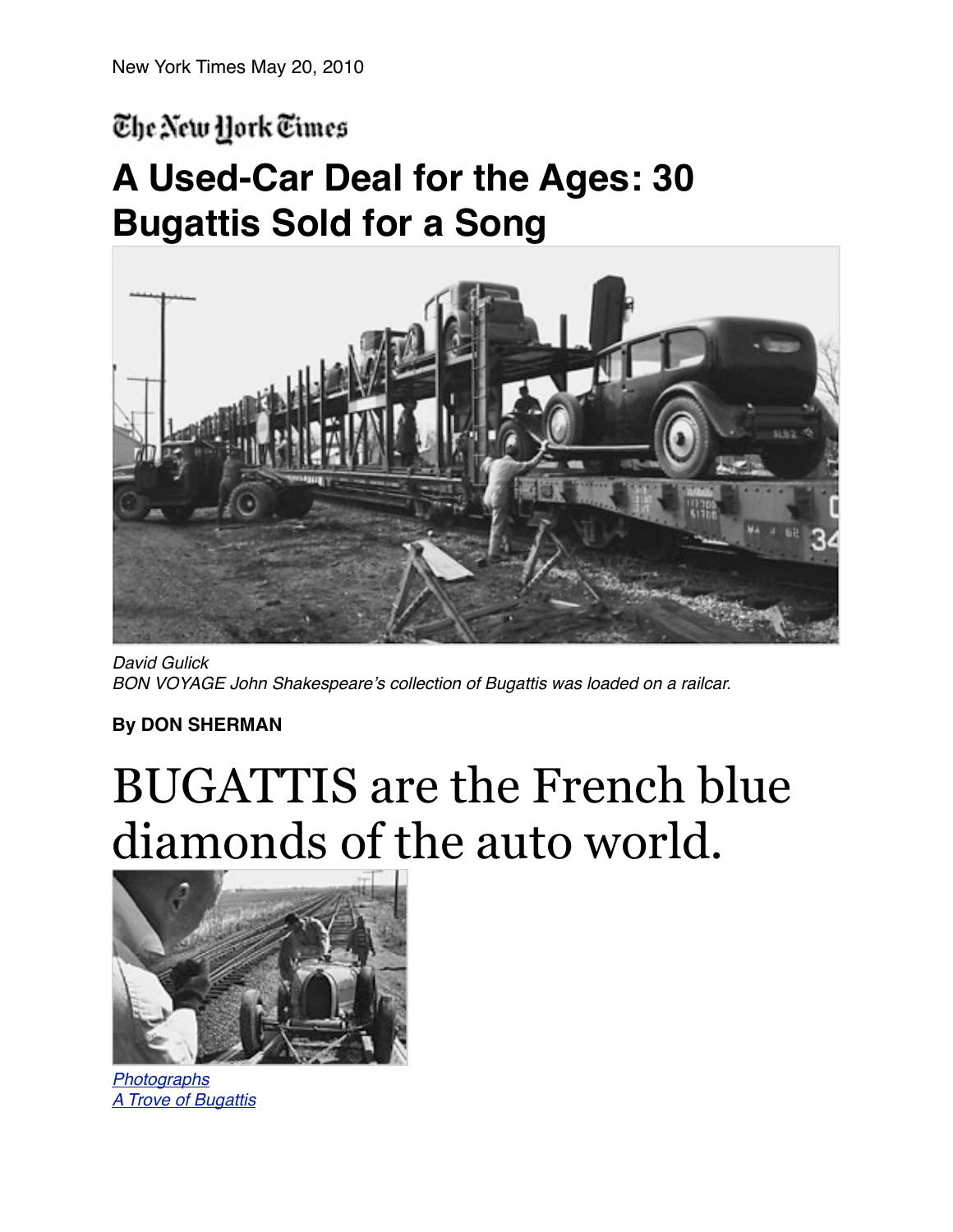

*David Gulick*

*Shakespeare in 1964 with his Type 41 Royale before it was loaded onto the rear of a railcar.*



*David Gulick A Bugatti Type 57 starts its trip to the Schlumpf collection in 1964.*



*The 1936 Type 57SC Atlantic that recently sold for more than \$28 million.*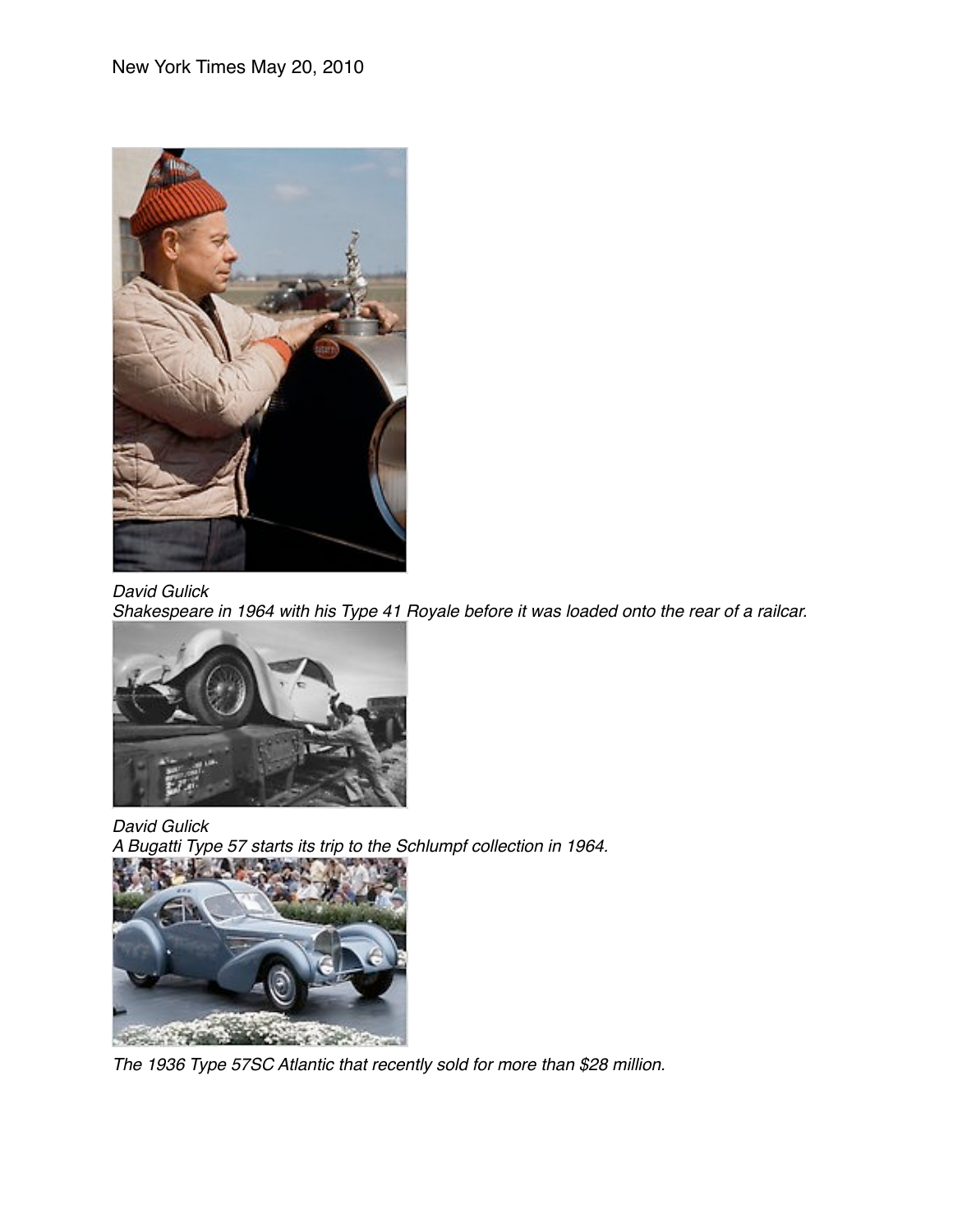

**David Gulick APPRECIATION** 

A Type 55 roadster, worth more than \$1 million today.Even as prices for vintage Ferraris made headlines, the Bugatti marque managed to hold the title of most expensive. A 1931 Type 41 Royale that sold at auction in 1987 brought nearly \$10 million, setting a record that stood for two decades.

This month, a 1936 Type 57SC Atlantic coupe that won the Pebble Beach Concours d'Élégance in 2003 sold privately for more than \$28 million, according to Katie Hellwig, a spokeswoman for Gooding & Company, the auction house that brokered the sale. But every now and then there are Bugatti bargains. In January, a 1925 Brescia Type 22 sold to a museum collection at auction for \$345,000. That car was a bit the worse for wear, having spent more than 70 years at the bottom of Lake Maggiore in Switzerland, the result of a dispute over import duties.

In glaring contrast was a little-known package deal, perhaps the used-car bargain of the 20th century. On a March day in 1964, 30 Bugattis were loaded onto railcars in a small Illinois town some 65 miles east of St. Louis. A motivated seller shipped his collection to a buyer in France he had never met — for just \$85,000, including freight. Even when converted to \$600,000 in today's dollars, that was a giveaway.

The seller was John W. [Shakespeare](http://topics.nytimes.com/top/reference/timestopics/people/s/william_shakespeare/index.html?inline=nyt-per), a wealthy sportsman who dabbled in leisure pursuits that ranged from sports car racing to orchid horticulture. His father, William, the inventor of the level-winding fishing reel, had amassed a fortune manufacturing tackle. The younger Shakespeare, born in 1905, enjoyed health, wealth and a soap opera star's good looks. He studied mathematics and physics at Carnegie Institute of Technology and Harvard, and had interests in oil, real estate and auto dealerships. Collecting Bugattis was a dalliance slotted between water skiing and sky diving. The Bugattis' buyer was Fritz Schlumpf. He was a coal broker before becoming a wool monger and was a ruthless salesman. Starting in the 1930s, Schlumpf and his older brother, Hans, accumulated extensive woolen mill holdings in the Alsace region of France.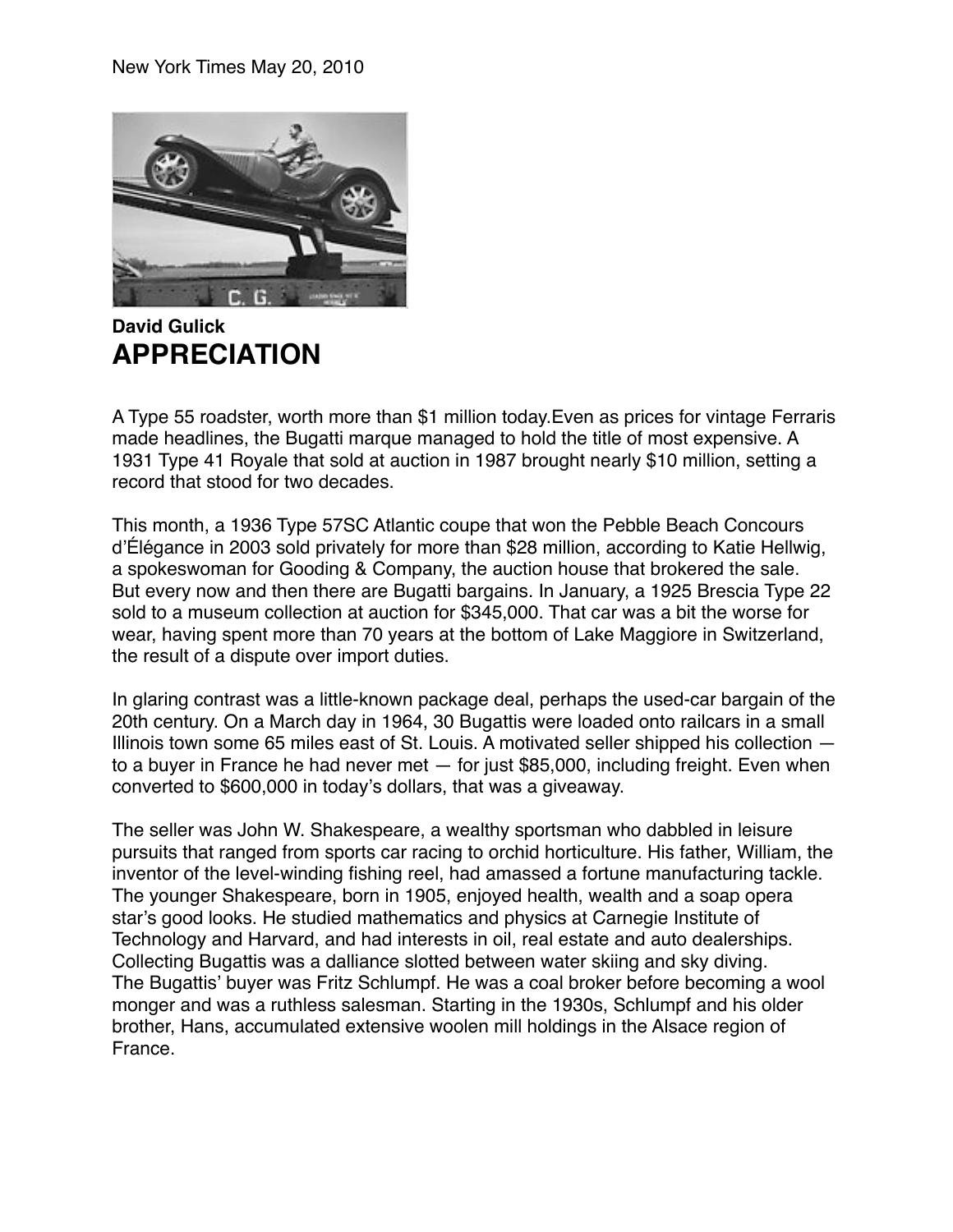Two fellow Bugatti worshipers helped bridge the ocean between Shakespeare and Schlumpf. Hugh Conway, the registrar of the British Bugatti owners' club who was known as the Bugatti Pope, assisted communications on the Continent. Bob Shaw, a Bugatti club member living in Wheaton, Ill., coordinated negotiations on this side of the Atlantic. Fortunately, Mr. Shaw, now 79 and the surviving member of the group, kept copies of the correspondence that bounced between buyer and seller. In 1957, while grieving the death of his mother, Schlumpf considered his legacy. As a

tribute to chère maman and to the locale where Ettore Bugatti built his cars, Schlumpf envisioned a monument to automobiles in general and Bugattis in particular. When his growing car collection outgrew the family's villa, an unused textile mill was bought in Mulhouse, along with a grand hotel to accommodate visitors.

To fill the museum-to-be, Schlumpf sent a worldwide solicitation to Bugatti owners, seeking cars for sale. In 1962, that net snared Shakespeare, who had already expressed interest in selling his collection for \$105,000. Conway informed Schlumpf, who responded: "Your communication surprised me as much as it gave me pleasure. We are going to make this deal."

Schlumpf demanded an inventory of serial numbers as well as photos of the cars and spare parts, adding, "The price is too much. I would settle on \$70,000 if the cars are impeccable. While I'd like to inspect the collection, I don't have the time. There are a lot of bandits in this field so we'll have to send someone in whom we have complete confidence."

Mr. Shaw was that someone. A month after the initial contact was made, Shakespeare invited Mr. Shaw for an inspection visit, warning that five of his Bugattis were apart for restoration. Shakespeare pointed out that the casino owner and car collector Bill Harrah was interested in his crown jewel — a Type 41 Royale limousine — but that he might accept a loss on his investment if all 30 Bugattis could be kept together in an appropriate new home.

Shakespeare's interest in sports cars escalated after he moved to Centralia, Ill., to oversee business interests. Beginning with a Porsche 356, he progressed to Ferraris and co-drove his 375MM with Luigi Chinetti in the 1954 Carrera Panamericana. Two years later, his purchase of a Bugatti Type 55 roadster led to a headline in The St. Louis Globe-Democrat, "Centralia Man Buys Biggest, Costliest, Rarest Car in the World." Shakespeare acquired the prize of his Bugatti cache, a Type 41 Royale Park Ward limousine, for a price reported to have been less than \$10,000 and drove it 250 miles home from the Chicago docks. Describing the drive to Mr. Shaw, Shakespeare noted a major shortcoming: its 5,000-pound weight proved a little tiresome to slow down and stop with the car's mechanical brakes.

Mr. Shaw's inspection report after visiting Shakespeare's collection in early 1963 was disheartening. "The storage garage is a converted foundry," he wrote. "Most of the cars are housed in a portion of the building with a dirt floor, broken windows, leaking roof and nesting birds. The better cars are parked in an adjoining heated shop with a concrete floor. Every car is in some state of disassembly and nothing has run for at least 18 months."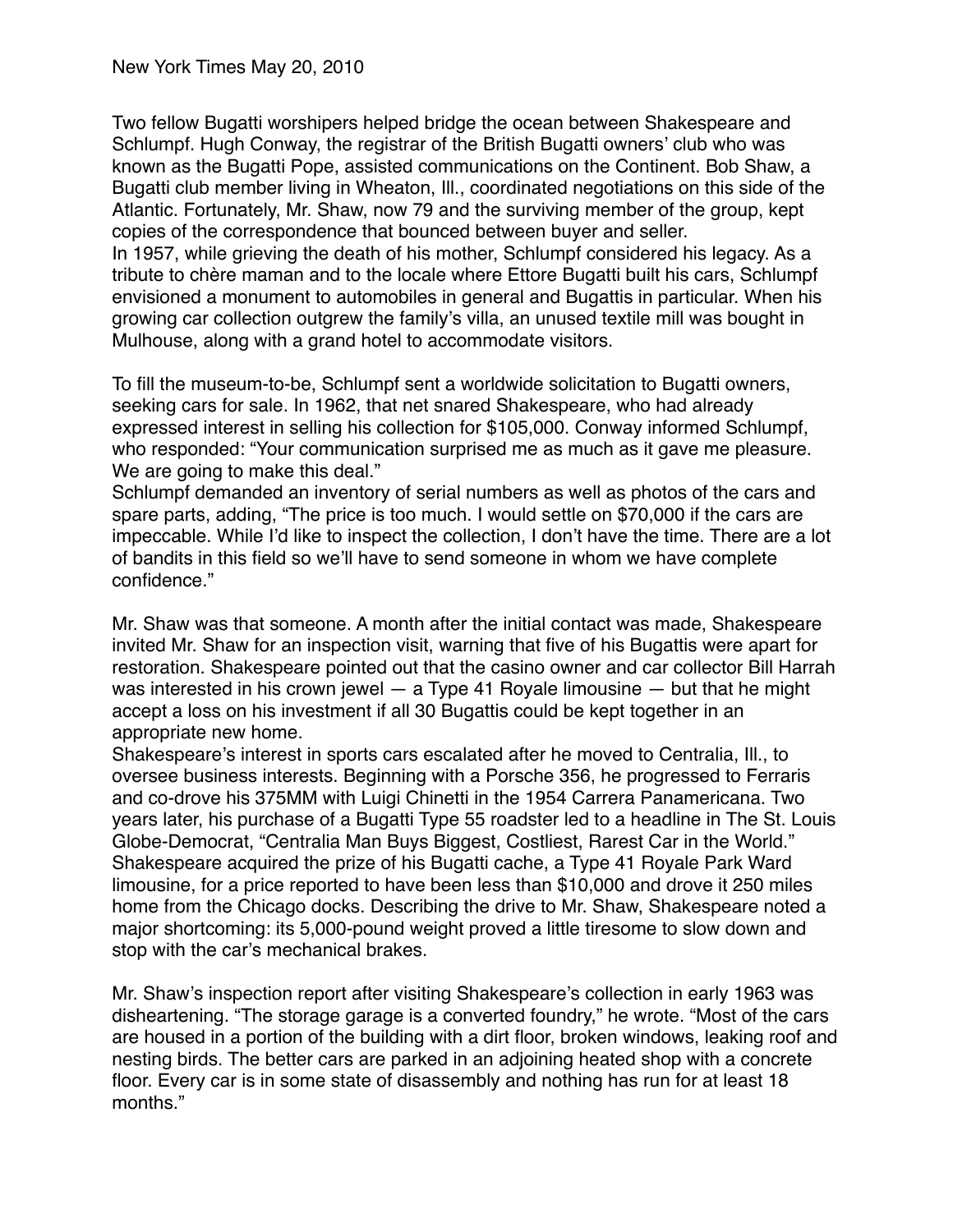The news didn't dissuade Schlumpf. One month after receiving it, he raised his bid to \$85,000 and began making arrangements to pay for the cars. The hope was that the cars could be shipped by spring.

While preparing the Bugattis for departure, Shakespeare's mechanic discovered that the Royale's huge straight-8 engine block had cracked. Schlumpf's suggestion was to simply weld the iron casting.

A year of bickering ensued. Shakespeare threatened to break up his collection. Schlumpf accused him of "blackmail" and threatened to seek amends through 10 institutions, including "the American tribunal and court of justice." Finally the rancor subsided; buyer and seller came to terms. At 8:30 a.m. on March 30, 1964, a Southern Railway System master mechanic, R. R. Ray, guided Ettore Bugatti's electric-powered plant inspection car to an upper berth on one of the three open auto carriers parked on a rail siding adjacent to Shakespeare's Hoffman, Ill., shop. A photographer for The St. Louis Post-Dispatch, David Gulick, captured a wan smile on the seller's face when he gazed at the Royale's radiator mascot, a rearing elephant, one last time. After a rail journey to New Orleans and an ocean voyage to Le Havre, France, the 30 Bugattis were trucked to Mulhouse.

Schlumpf greeted their arrival armed with a whip to shoo away the curious, according to "The Schlumpf Obsession: Inside a Legendary Treasure House" by Denis Jenkinson and Peter Verstappen.

During the next dozen or so years, Schlumpf surreptitiously converted his businesses into a spectacular collection of cars restored by a team of artisans. When disgruntled mill workers seized the factory buildings in 1977, they discovered a remarkable site: 600 shiny automobiles, including 122 Bugattis, parked on white gravel, three restaurants seating for 1,200 patrons in all — and 845 reproduction Venetian bridge lamps sparkling from the roof pillars.

The Schlumpf mills fell into receivership and the brothers retreated to Switzerland. Tried in absentia for tax issues, they were convicted of several crimes, assessed fines and sentenced to four years in prison, though neither served a day behind bars. Before he died in 1992, Fritz enjoyed only one more visit to his collection.

Shakespeare suffered an equally cruel fate. In 1975, he was found murdered in the basement of his Illinois home. Suspects in 10 states and three foreign countries were questioned, but no motive was discovered and the case remains unsolved.

At least most of the Shakespeare-Schlumpf Bugattis live on in peaceful repose at La Cité de l'Automobile, Musee National, Collection Schlumpf in Mulhouse. In 1981, the French courts liquidated all of Schlumpf holdings. The museum opened to the public the following year.